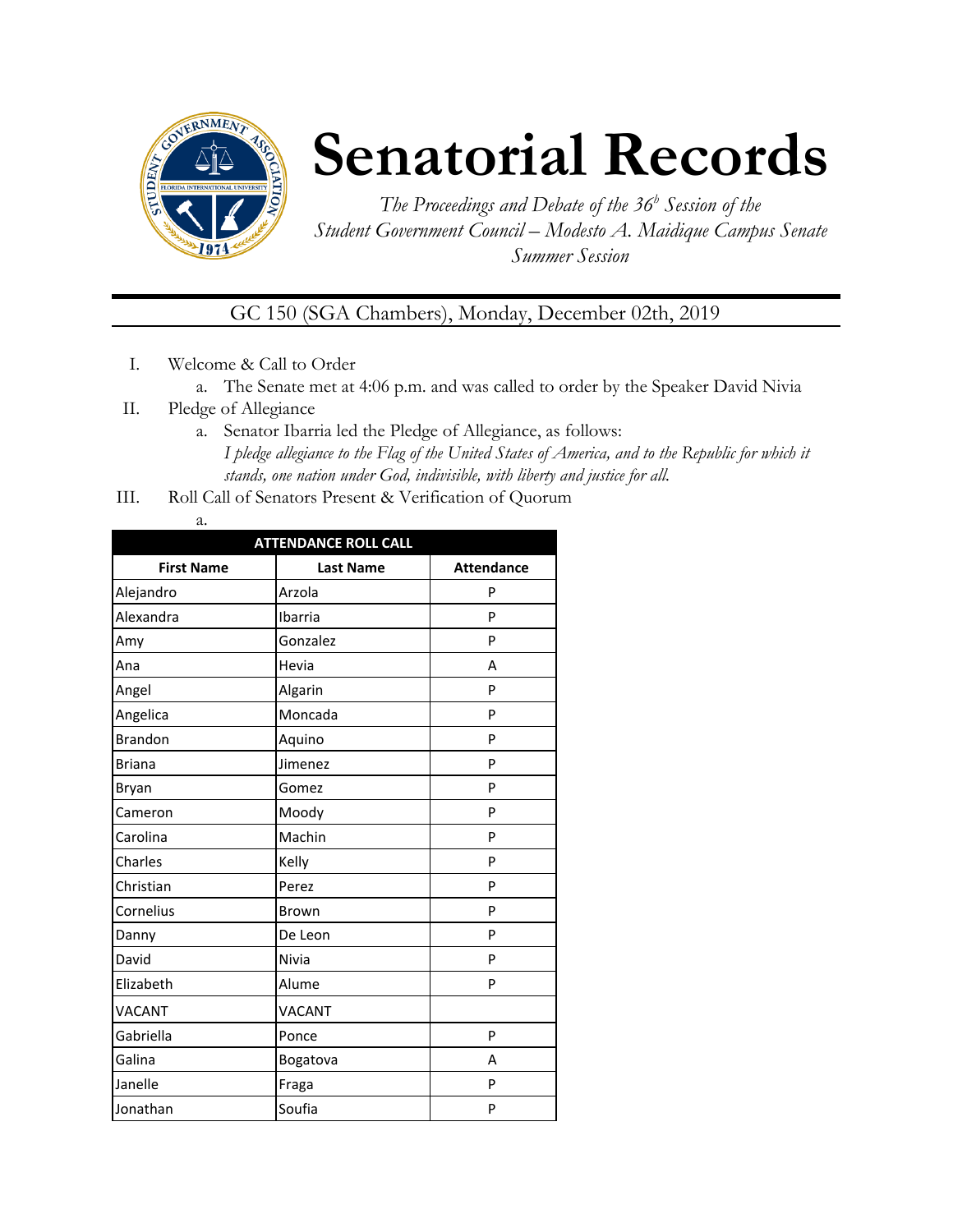| Karla                   | Perez                   | P                  |
|-------------------------|-------------------------|--------------------|
| Kiara                   | Mohammad                | P                  |
| Leslie                  | Llambias                | Present at 4:39pm  |
| Mallory                 | Fortuno                 | P                  |
| Marko                   | Nikitovic               | А                  |
| Maryam                  | Rafieifar               | P                  |
| Matthew                 | <b>Beck</b>             | P                  |
| Michaela                | Mills                   | А                  |
| Molly                   | Schantz                 | P                  |
| Rose                    | Ingraham                | P                  |
| Santiago                | Arias                   | P                  |
| Shahnwaz                | Rafi                    | P                  |
| Sophia                  | Viterri                 | A                  |
| Van                     | Le                      | P                  |
| Zackrey                 | Powers                  | P                  |
| <b>VACANT</b>           | <b>VACANT</b>           |                    |
| <b>SENATE SEATS</b>     | 38                      |                    |
| <b>VACANT SEATS</b>     | $\overline{\mathbf{2}}$ | <b>QUORUM</b>      |
| <b>SENATORS PRESENT</b> | 31                      | <b>ESTABLISHED</b> |
| <b>AMT FOR QUORUM</b>   | 18                      |                    |

a. The roll was called and Quorum was verified with 31 Senators present.

- IV. Approval of the Minutes from November 25th, 2019
	- a. Senator Powers moves to approve the minutes from November 25th, 2019. Senator Arias seconds. Motion passes.
- V. Adoption of the Agenda
	- a. Senator Powers moves to adopt the agenda. Senator Ibarria seconds. Motion passes.
- VI. Invited Speakers
	- a. Emerging Leaders
	- b. Elections Commissioner Tatiana Aravelo
		- i. Election applications for Senate will open on January 6th, 2020 and close January 31st, 2020.
		- ii. Election days are March 17th & 18th
	- c. Agency & Council reports
		- i. No report until the Spring semester
			- 1. Student Programming Council
			- 2. Homecoming Council
			- 3. Black Student Union
			- 4. Council for Student Organizations
			- 5. Residence Hall Association
			- 6. Multi-Faith Council

## VII. Committee Reports

a. Finance Committee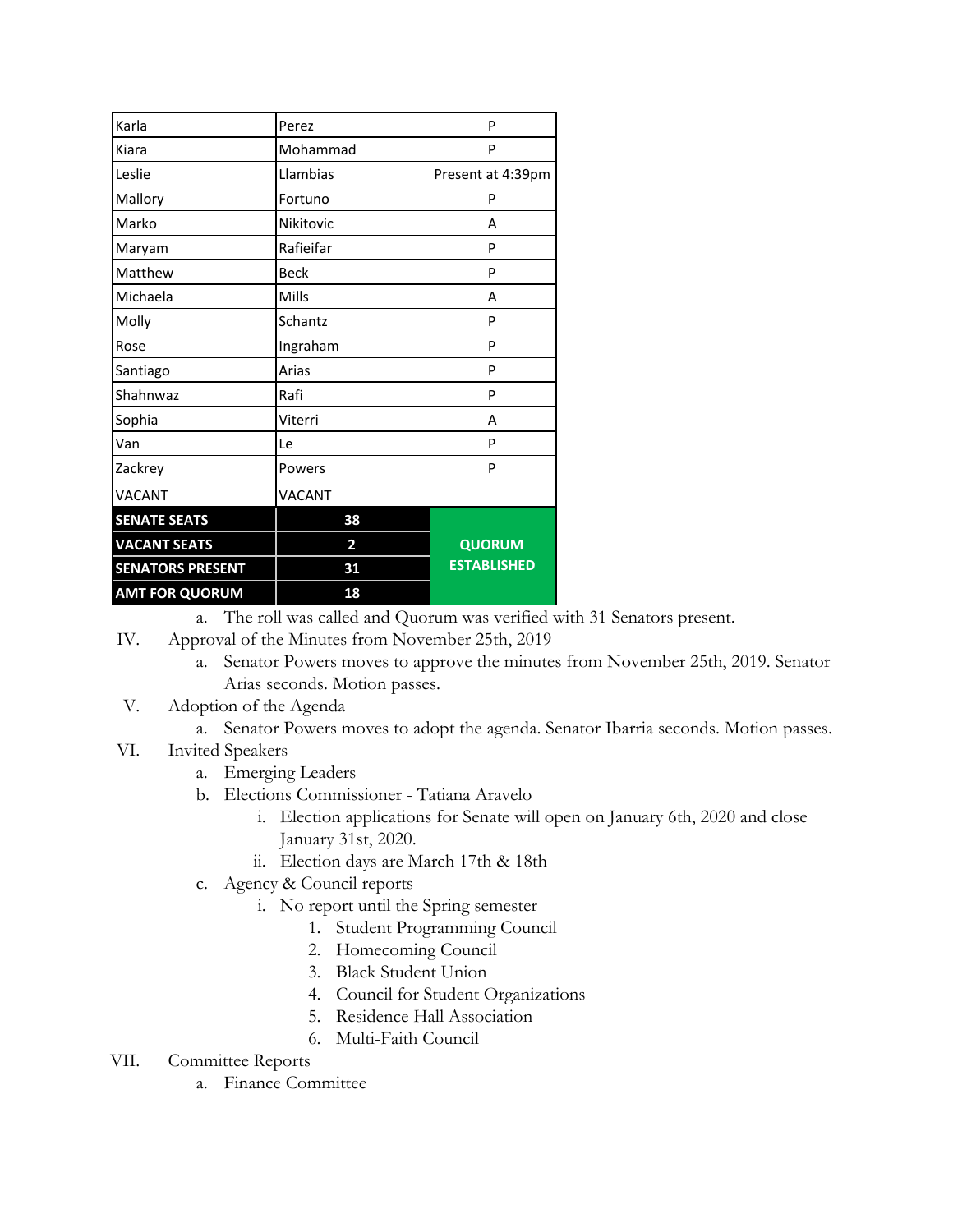- i. We have 3 appropriations pending this week that my committee will be speaking about this Thursday at 5pm.
- ii. If you have any questions, please contact sgafinance  $@$  fiu.com
- b. Rules, Legislation, and Judiciary Committee
	- i. Approved 7 pieces of legislations that will be going up to vote today.
	- ii. If you have any questions, please contact sgarules  $(\partial)$  fiu.edu
- c. Operational Review Committee
	- i. Had last meeting today for Fall semester
	- ii. Reached out to Homecoming and received their expenditure
	- iii. Senator Schantz has reached out to Model UN, they did not respond on her initial email. Will send another email to have the information given to us by this Friday.
	- iv. If you have any questions, please contact sgaorc@fiu.edu
- d. Internal Affairs Committee
	- i. Sofia Viteri resigned this morning.
	- ii. If you have any questions, please contact sgainternal@fiu.edu
- e. Student Advocacy Committee
	- i. No report
	- ii. If you have any questions, please contact sgaadvocacy@fiu.edu
- f. Graduate and Professional Students Committee
	- i. Preparing for Graduate Student Appreciation Week
		- 1. Week of 20th of March.
		- 2. Now accepting abstract with a submission deadline on January 17th, 2020.
	- ii. If you have any questions, please contact GPSC@fiu.edu

### VIII. Executive Board Reports

- a. Speaker of the Senate
	- i. Senators Graduating
	- ii. If you have any questions, please email sgaspeaker@fiu.edu
- b. Speaker Pro Tempore
	- i. If you have any questions, please email sgaprotemp@fiu.edu
- c. President Rosell
	- i. No report
	- ii. If you have any questions, please email sgapres $@$ fiu.edu
- d. Vice President Ojeda
	- i. Had a meeting with Chartwells and they mentioned we need around 20 volunteers for Recharge for Finals. I will send a link to sign up.
	- ii. If you have any questions, please email sgavp $\omega$ fiu.edu
- e. Comptroller
	- i. Coco and Concern is on December 4th.
		- 1. I have sent out a link for a sign up for the event.
	- ii. Deputy Comptroller applications are open.
	- iii. If you have any questions, please email sgacomptrol@fiu.edu
- f. Chief Justice
	- i. There were 2 writs filed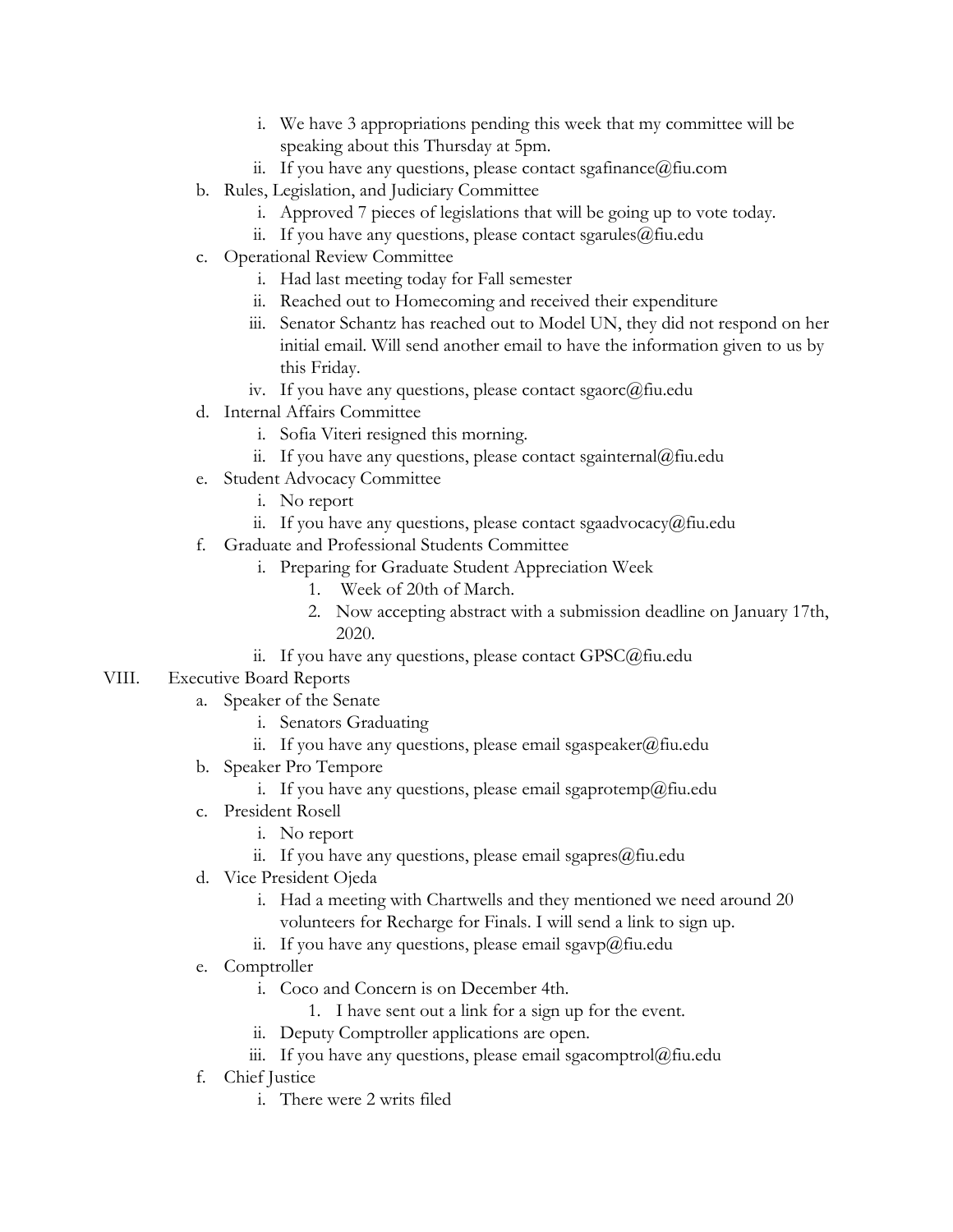- ii. Court Clerk position are open
- iii. Working with BBC to finalize Judicial training
- iv. If you have any questions, please email  $\frac{\sigma}{\sigma}$   $\frac{\sigma}{\sigma}$   $\frac{\sigma}{\sigma}$
- IX. Special Orders
	- a. There were none.
- X. Vetoed Legislation
	- a. There were none.
- XI. Second Readings
	- a. There were none..
- XII. Unfinished Business
	- a. Resignation by Sophia Viteri
	- b. Resignation of Ana Hevia
	- e. Articles of Impeachment

### i. Ana Hevia

- d. Summons of the SGC-MMC Chief Justice
	- i. Senator Algarin moves for a 10 minute question and answer period. Senator Ingraham seconds. Motion passes.
	- ii. Senator Algarin moves to extend the question and answer period by 5 minutes. Senator Powers seconds. Motion passes.
	- iii. Senator Schantz moves to extend the question and answer period by 10 minutes. Senator Jimenez seconds. Motion passes.

### XIII. New Business

- 1. Senator Van moves to discharge SA3611 from the Finance Committee. Senator Kelly seconds. Motion passes.
- 2. Senator Van moves to discharge SA3611 from RLJC. Senator Kelly seconds. Motion passes.
- 3. Senator Van moves to add SA3611 to New Business. Senator Kelly seconds. Motion passes.
- 4. Senator Mohammad moves to discharge UR 3609 from RLJC. Senator Powers seconds. Motion passes.
- 5. Senator Mohammad moves to add to new business UR 3609. Senator Kelly seconds. Motion passes.
- 6. Senator Kelly moves to discharge SA 3610 from RLJC. Senator Powers seconds. Motion passes.
- 7. Senator Kelly moves to add SA 3610 to new business. Senator Powers seconds. Motion passes.
- 8. Senator Algarin moves to discharge SR 3609 from RLJC. Senator Gomez seconds. Motion passes.

*Point of Personal Privilege for Senator Gonzalez at 4:56pm; Returned at 4:59pm*

9. Senator Ingraham moves to go into a 2 minute discussion period. Senator Aquino seconds. Motion passes.

*Point of Personal Privilege for Senator Fraga at 4:59pm; Returned at 5:02pm*

*Point of Personal Privilege for Senator Schantz at 5:00pm; Returned at 5:03pm*

10. Senator Algarin moves to add SR 3609 to new business. Senator Powers seconds. Motion passes.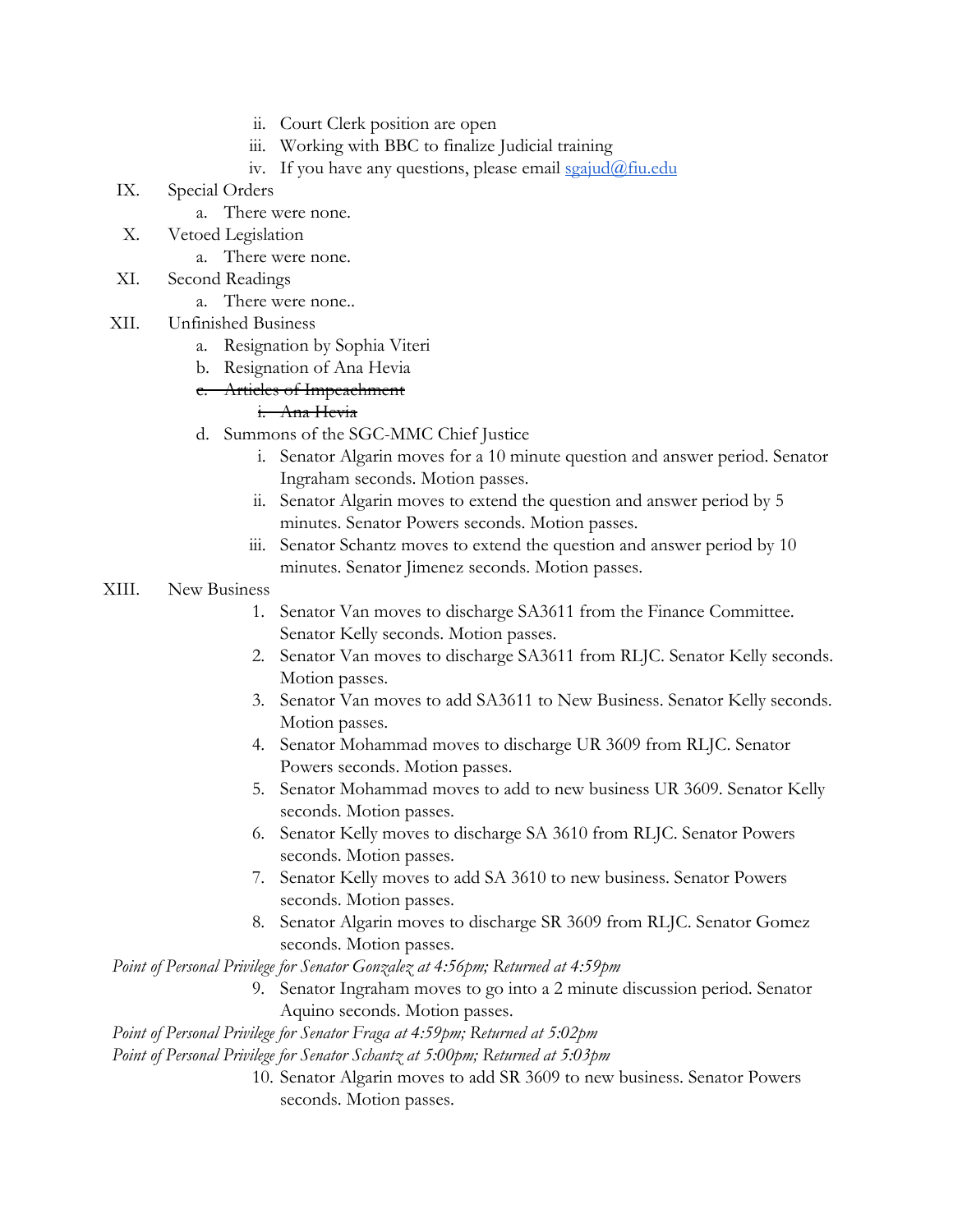### a. SA3610 - LEAD

1.

- i. Senator Gomez moves to close the question and answer period. Senator Aquino seconds. Motion passes.
- ii. Senator Gomez moves to bypass the second reading. Senator Aquino seconds. Motion passes.
- iii. Senator Gomez moves to go into voting procedure. Senator Ingraham seconds. Motion passes.

| <b>VOTE ON</b>    |                  |                           |      |                          |  |
|-------------------|------------------|---------------------------|------|--------------------------|--|
| <b>First Name</b> | <b>Last Name</b> | <b>Attendance</b>         | Vote | <b>REASON</b>            |  |
| Alejandro         | Arzola           | P                         | Υ    |                          |  |
| Alexandra         | Ibarria          | P                         | Υ    |                          |  |
| Amy               | Gonzalez         | P                         | Υ    |                          |  |
| Ana               | Hevia            | А                         |      |                          |  |
| Angel             | Algarin          | ${\sf P}$                 | Υ    |                          |  |
| Angelica          | Moncada          | P                         | Υ    |                          |  |
| <b>Brandon</b>    | Aquino           | ${\sf P}$                 | Υ    |                          |  |
| <b>Briana</b>     | Jimenez          | ${\sf P}$                 | Υ    |                          |  |
| Bryan             | Gomez            | ${\sf P}$                 | Υ    |                          |  |
| Cameron           | Moody            | ${\sf P}$                 | Υ    |                          |  |
| Carolina          | Machin           | P                         | Υ    |                          |  |
| Charles           | Kelly            | ${\sf P}$                 | Υ    |                          |  |
| Christian         | Perez            | P                         | Υ    |                          |  |
| Cornelius         | Brown            | ${\sf P}$                 | Υ    |                          |  |
| Danny             | De Leon          | P                         | Υ    |                          |  |
| David             | Nivia            | ${\sf P}$                 | Υ    |                          |  |
| Elizabeth         | Alume            | ${\sf P}$                 | Υ    |                          |  |
| <b>VACANT</b>     | <b>VACANT</b>    |                           |      |                          |  |
| Gabriella         | Ponce            | ${\sf P}$                 | Υ    |                          |  |
| Galina            | Bogatova         | А                         |      |                          |  |
| Janelle           | Fraga            | ${\sf P}$                 | Α    | Absent from presentation |  |
| Jonathan          | Soufia           | ${\sf P}$                 | Υ    |                          |  |
| Karla             | Perez            | ${\sf P}$                 | Υ    |                          |  |
| Kiara             | Mohammad         | ${\sf P}$                 | Υ    |                          |  |
| Leslie            | Llambias         | P                         | Υ    |                          |  |
| Mallory           | Fortuno          | $\boldsymbol{\mathsf{P}}$ | Υ    |                          |  |
| Marko             | Nikitovic        | A                         |      |                          |  |
| Maryam            | Rafieifar        | ${\sf P}$                 | Υ    |                          |  |
| Matthew           | Beck             | ${\sf P}$                 | Υ    |                          |  |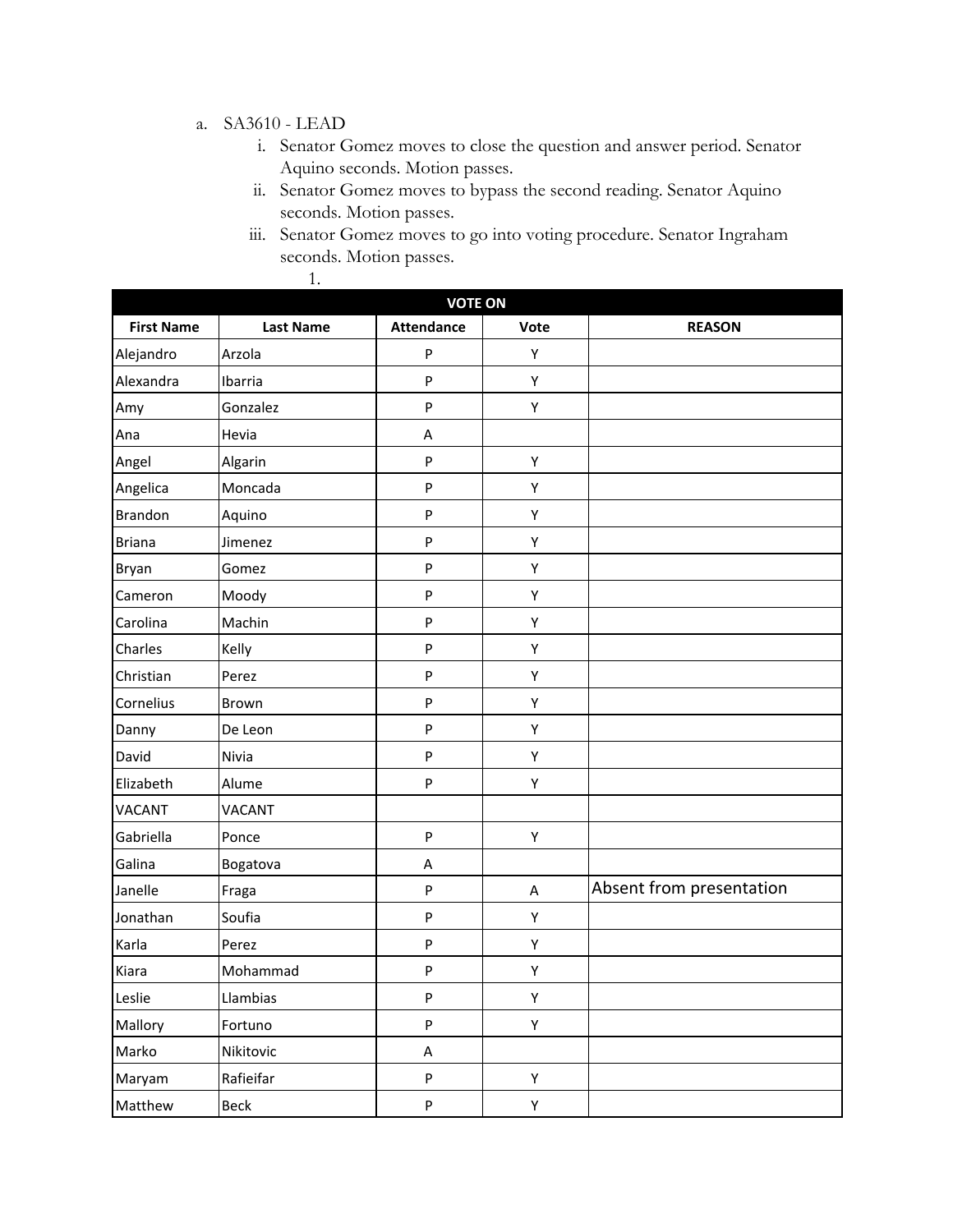| Michaela                  | Mills         | A              |    |                          |
|---------------------------|---------------|----------------|----|--------------------------|
| Molly                     | Schantz       | P              | Α  | Absent from presentation |
| Rose                      | Ingraham      | P              | Υ  |                          |
| Santiago                  | Arias         | P              | Υ  |                          |
| Shahnwaz                  | Rafi          | P              | Y  |                          |
| Sophia                    | Viterri       | A              |    |                          |
| Van                       | Le            | P              | Υ  |                          |
| Zackrey                   | Powers        | P              | N  |                          |
| <b>VACANT</b>             | <b>VACANT</b> |                |    |                          |
| <b>QUORUM ESTABLISHED</b> |               | YAY            | 28 |                          |
|                           |               | <b>NAY</b>     | n  | <b>PASS</b>              |
|                           |               | <b>ABSTAIN</b> | 2  |                          |

2. Passed with 28-1-2

*Point of Personal Privilege for Senator Jimenez at 5:09pm; Returned at 5:15pm Point of Personal Privilege for Senator Algarin at 5:10pm; Returned at 5:20pm*

- b. SA3609-Business Appropriation
	- i. Senator Arias moves to bypass second reading. Senator Arzola seconds. Motion passes.
	- ii. Senator Arzola moves to go into voting procedure. Senator Fraga seconds. Motion passes. 1.

|                   | <b>VOTE ON</b>   |                   |      |                          |  |  |
|-------------------|------------------|-------------------|------|--------------------------|--|--|
| <b>First Name</b> | <b>Last Name</b> | <b>Attendance</b> | Vote | <b>REASON</b>            |  |  |
| Alejandro         | Arzola           | P                 | Υ    |                          |  |  |
| Alexandra         | Ibarria          | P                 | Υ    |                          |  |  |
| Amy               | Gonzalez         | P                 | Υ    |                          |  |  |
| <b>VACANT</b>     | <b>VACANT</b>    | A                 |      |                          |  |  |
| Angel             | Algarin          | P                 | Α    |                          |  |  |
| Angelica          | Moncada          | P                 | Y    |                          |  |  |
| Brandon           | Aquino           | P                 | Y    |                          |  |  |
| <b>Briana</b>     | Jimenez          | P                 | Α    | Absent from presentation |  |  |
| Bryan             | Gomez            | P                 | Υ    |                          |  |  |
| Cameron           | Moody            | P                 | Υ    |                          |  |  |
| Carolina          | Machin           | P                 | Υ    |                          |  |  |
| Charles           | Kelly            | P                 | Y    |                          |  |  |
| Christian         | Perez            | P                 | Y    |                          |  |  |
| Cornelius         | Brown            | P                 | Y    |                          |  |  |
| Danny             | De Leon          | P                 | Υ    |                          |  |  |
| David             | Nivia            | P                 | Y    |                          |  |  |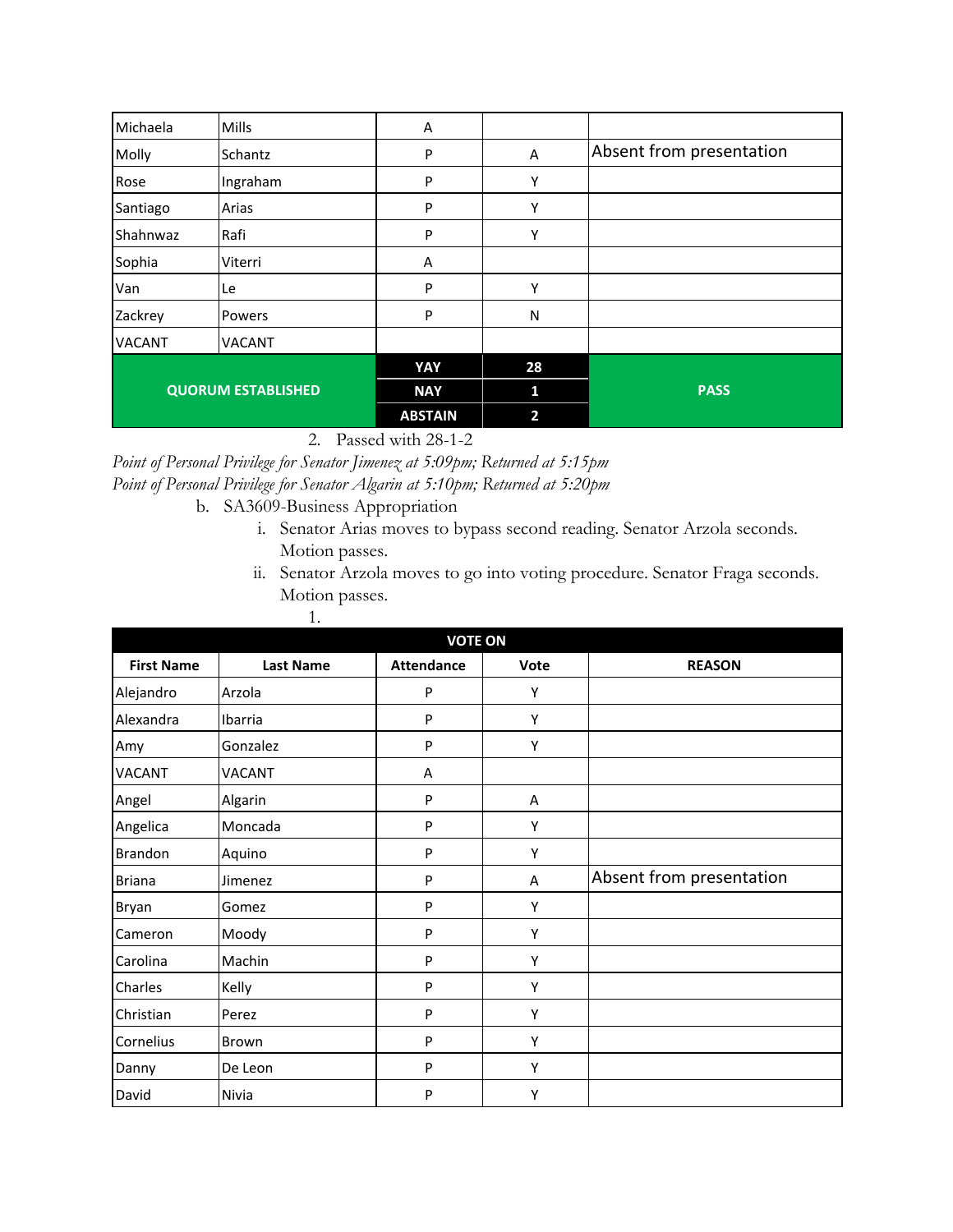| Elizabeth     | Alume                     | P              | Υ                       |             |
|---------------|---------------------------|----------------|-------------------------|-------------|
| <b>VACANT</b> | <b>VACANT</b>             |                |                         |             |
| Gabriella     | Ponce                     | P              | Υ                       |             |
| Galina        | Bogatova                  | A              |                         |             |
| Janelle       | Fraga                     | P              | Υ                       |             |
| Jonathan      | Soufia                    | P              | Υ                       |             |
| Karla         | Perez                     | P              | Υ                       |             |
| Kiara         | Mohammad                  | P              | Υ                       |             |
| Leslie        | Llambias                  | P              | Υ                       |             |
| Mallory       | Fortuno                   | P              | Υ                       |             |
| Marko         | Nikitovic                 | A              |                         |             |
| Maryam        | Rafieifar                 | P              | Υ                       |             |
| Matthew       | <b>Beck</b>               | P              | Υ                       |             |
| Michaela      | Mills                     | A              |                         |             |
| Molly         | Schantz                   | P              | Υ                       |             |
| Rose          | Ingraham                  | P              | Υ                       |             |
| Santiago      | Arias                     | P              | Υ                       |             |
| Shahnwaz      | Rafi                      | P              | Υ                       |             |
| <b>VACANT</b> | <b>VACANT</b>             | A              |                         |             |
| Van           | Le                        | P              | Υ                       |             |
| Zackrey       | Powers                    | P              | Υ                       |             |
| <b>VACANT</b> | VACANT                    |                |                         |             |
|               |                           | YAY            | 29                      |             |
|               | <b>QUORUM ESTABLISHED</b> | <b>NAY</b>     | $\mathbf 0$             | <b>PASS</b> |
|               |                           | <b>ABSTAIN</b> | $\overline{\mathbf{2}}$ |             |

2. Passed with 29-0-2

- c. SB3608- To Elect SGC-MMC Comptroller rather than by appointment
	- i. Senator Ingraham moves to close the question and answer period. Senator Arzola seconds. Motion passes.
	- ii. Senator Ingraham moves to go into a 5 minute discussion period. Senator Powers seconds. Motion passes.

*Point of Personal Privilege for Senator DeLeon at 5:27pm; Returned at 5:38pm*

*Point of Personal Privilege for Senator Soufia at 5:33pm; Returned at 5:36pm*

1.

- iii. Senator Arias moves to close the discussion period. Senator Arzola seconds. Motion passes.
- iv. Senator Ingraham moves to bypass second reading. Senator Gomez seconds. Motion passes.

| <b>VOTE ON</b>    |           |                   |      |               |
|-------------------|-----------|-------------------|------|---------------|
| <b>First Name</b> | Last Name | <b>Attendance</b> | Vote | <b>REASON</b> |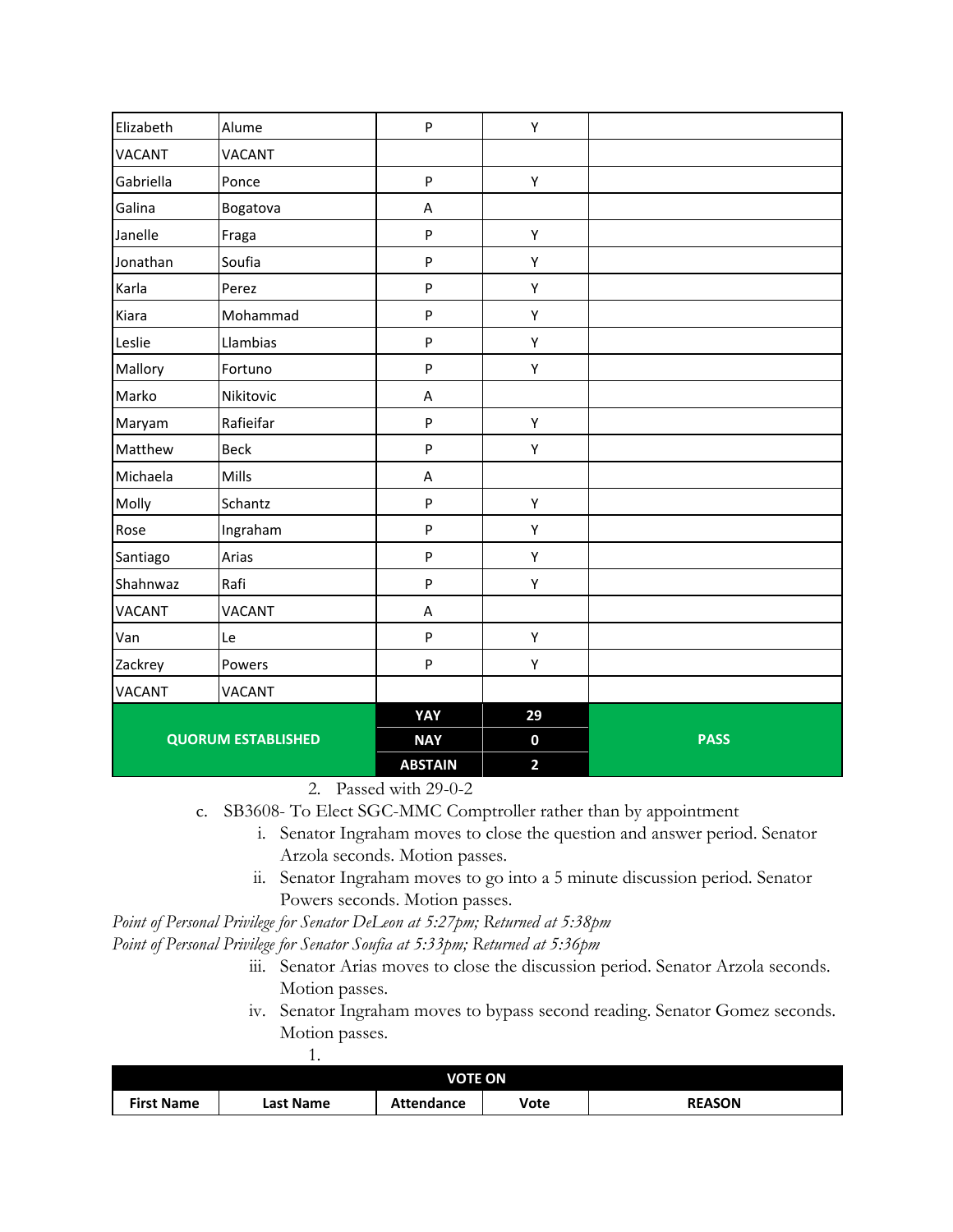| Alejandro      | Arzola        | P | N         |                                 |
|----------------|---------------|---|-----------|---------------------------------|
| Alexandra      | Ibarria       | P | N         |                                 |
| Amy            | Gonzalez      | P | N         |                                 |
| <b>VACANT</b>  | <b>VACANT</b> | A |           |                                 |
| Angel          | Algarin       | P | N         |                                 |
| Angelica       | Moncada       | P | N         |                                 |
| <b>Brandon</b> | Aquino        | P | Υ         |                                 |
| <b>Briana</b>  | Jimenez       | P | A         | <b>Absent from Presentation</b> |
| Bryan          | Gomez         | P | Υ         |                                 |
| Cameron        | Moody         | P | N         |                                 |
| Carolina       | Machin        | P | ${\sf N}$ |                                 |
| Charles        | Kelly         | P | N         |                                 |
| Christian      | Perez         | P | Υ         |                                 |
| Cornelius      | Brown         | P | N         |                                 |
| Danny          | De Leon       | P | A         | <b>Absent from Presentation</b> |
| David          | Nivia         | P | N         |                                 |
| Elizabeth      | Alume         | P | N         |                                 |
| <b>VACANT</b>  | <b>VACANT</b> |   |           |                                 |
| Gabriella      | Ponce         | P | N         |                                 |
| Galina         | Bogatova      | A |           |                                 |
| Janelle        | Fraga         | P | N         |                                 |
| Jonathan       | Soufia        | P | A         |                                 |
| Karla          | Perez         | P | N         |                                 |
| Kiara          | Mohammad      | P | N         | <b>Absent from Presentation</b> |
| Leslie         | Llambias      | P | N         |                                 |
| Mallory        | Fortuno       | P | Υ         |                                 |
| Marko          | Nikitovic     | А |           |                                 |
| Maryam         | Rafieifar     | P | N         |                                 |
| Matthew        | Beck          | P | Υ         |                                 |
| Michaela       | Mills         | А |           |                                 |
| Molly          | Schantz       | P | N         |                                 |
| Rose           | Ingraham      | P | Υ         |                                 |
| Santiago       | Arias         | P | N         |                                 |
| Shahnwaz       | Rafi          | P | N         |                                 |
| VACANT         | <b>VACANT</b> | A |           |                                 |
| Van            | Le            | P | N         |                                 |
| Zackrey        | Powers        | P | Υ         |                                 |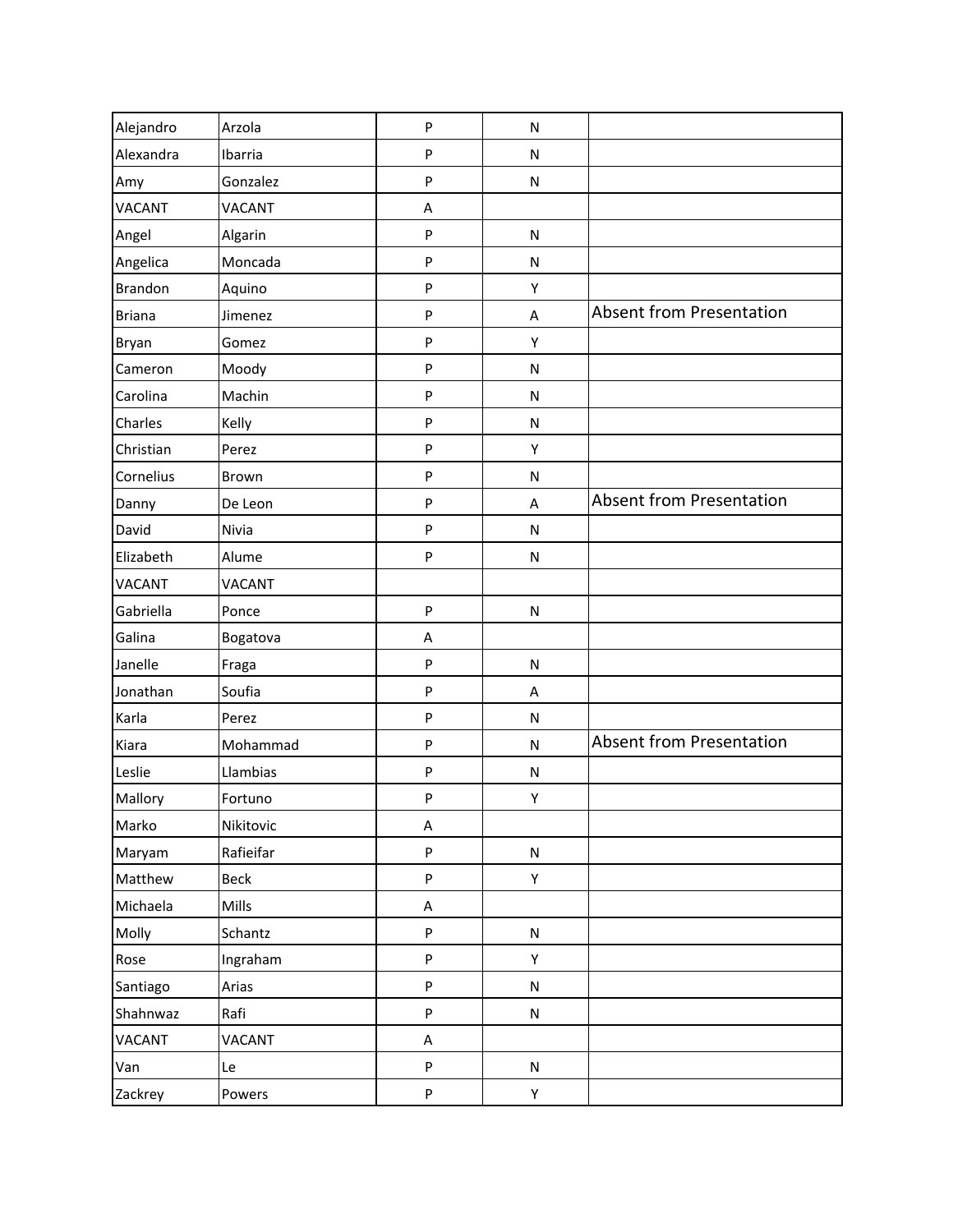| <b>VACANT</b> | <b>VACANT</b> |                |    |             |
|---------------|---------------|----------------|----|-------------|
|               |               | YAY            |    |             |
|               |               | <b>NAY</b>     | 21 | <b>FAIL</b> |
|               |               | <b>ABSTAIN</b> |    |             |

2. Tabled for next senate meeting

*Point of Personal Privilege for Senator Brown at 5:37pm; Returned at 5:50pm Point of Personal Privilege for Senator Arzola at 5:40pm; Returned at 5:46pm*

d. SB3607- Judicial Reform Act

i. Senator Arias moves to close the question and answer period. Senator Ingraham seconds. Motion passes.

Senator Arias moves to extend the senate by 15 minutes. Senator Powers seconds. Motion passes.

- e. UB3603- Apportionment Act
	- i. Senator Arias moves to close the question and answer period. Senator Powers seconds. Motion passes.

*Ungranted point of personal privilege for Ingraham at 5:45pm; Returned at 5:55pm*

Senator Algarin moves to go into SA 3611. Senator Arzola seconds. Motion passes.

f. SA3611

Senator Arzola moves to extend the senate by 5 minutes. Senator Powers seconds. Motion passes.

- i. Senator Kelly moves to close the question and answer period. Senator Beck seconds. Motion passes.
- ii. Senator Algarin moves to bypass second reading. Senator Powers seconds. Motion passes.
- iii. Senator Gomez moves to go into voting procedure. Senator Powers seconds. Motion passes.

| <b>VOTE ON</b>    |                  |                   |      |               |
|-------------------|------------------|-------------------|------|---------------|
| <b>First Name</b> | <b>Last Name</b> | <b>Attendance</b> | Vote | <b>REASON</b> |
| Alejandro         | Arzola           | P                 | Υ    |               |
| Alexandra         | Ibarria          | P                 | Υ    |               |
| Amy               | Gonzalez         | P                 | Y    |               |
| <b>VACANT</b>     | <b>VACANT</b>    | Α                 |      |               |
| Angel             | Algarin          | P                 | Υ    |               |
| Angelica          | Moncada          | P                 | Υ    |               |
| Brandon           | Aquino           | P                 | Υ    |               |
| <b>Briana</b>     | Jimenez          | P                 | Υ    |               |
| Bryan             | Gomez            | P                 | Υ    |               |
| Cameron           | Moody            | P                 | Y    |               |
| Carolina          | Machin           | P                 | Υ    |               |
| Charles           | Kelly            | P                 | Υ    |               |
| Christian         | Perez            | P                 | Y    |               |
| Cornelius         | Brown            | P                 | Υ    |               |

1.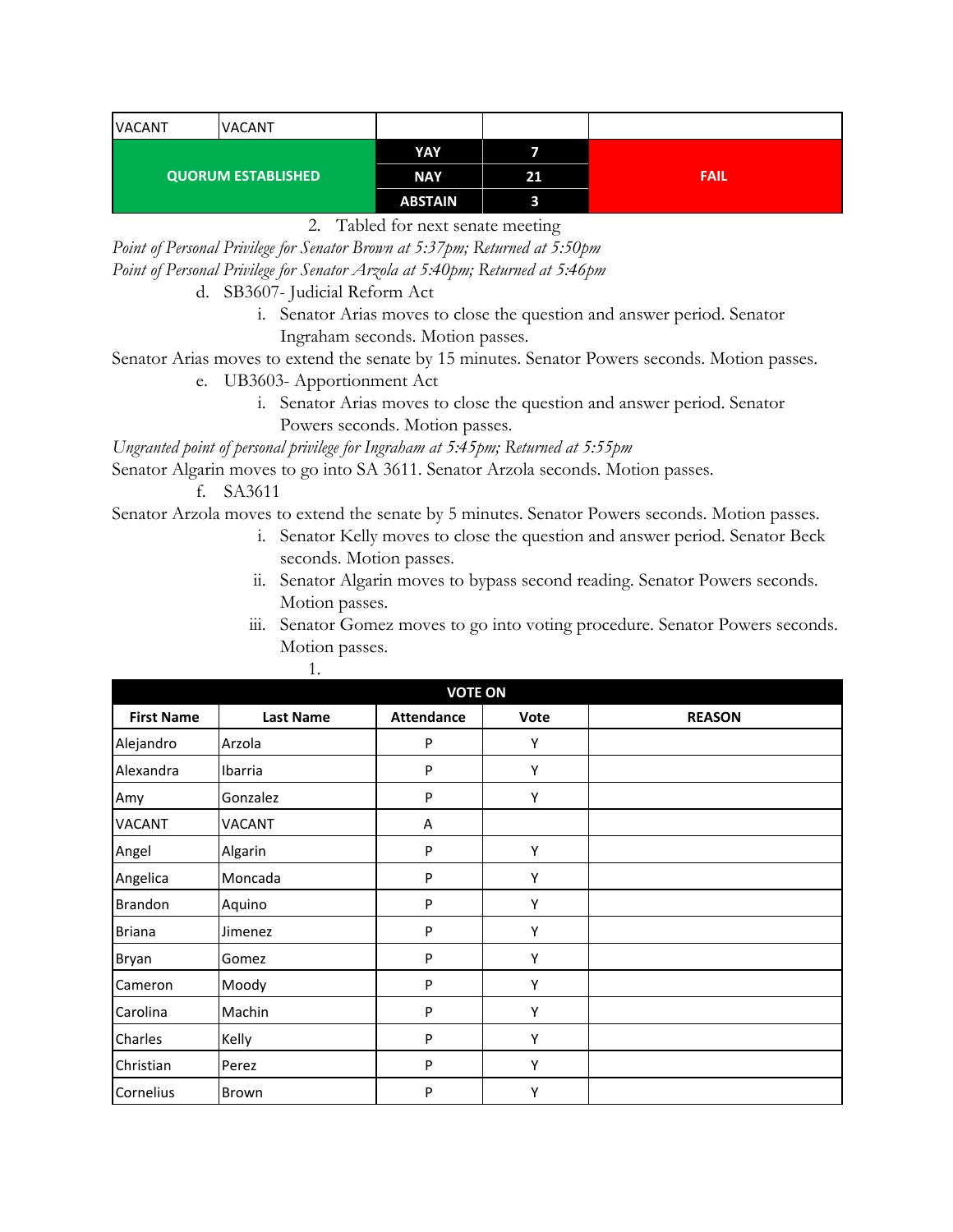| Danny         | De Leon                   | $\mathsf{P}$              | Υ           |             |
|---------------|---------------------------|---------------------------|-------------|-------------|
| David         | Nivia                     | P                         | Υ           |             |
| Elizabeth     | Alume                     | $\sf P$                   | Υ           |             |
| <b>VACANT</b> | <b>VACANT</b>             |                           |             |             |
| Gabriella     | Ponce                     | $\mathsf{P}$              | Υ           |             |
| Galina        | Bogatova                  | A                         |             |             |
| Janelle       | Fraga                     | ${\sf P}$                 | Υ           |             |
| Jonathan      | Soufia                    | $\mathsf{P}$              | Υ           |             |
| Karla         | Perez                     | P                         | Υ           |             |
| Kiara         | Mohammad                  | P                         | Υ           |             |
| Leslie        | Llambias                  | ${\sf P}$                 | Υ           |             |
| Mallory       | Fortuno                   | $\sf P$                   | Υ           |             |
| Marko         | Nikitovic                 | $\sf A$                   |             |             |
| Maryam        | Rafieifar                 | ${\sf P}$                 | Υ           |             |
| Matthew       | <b>Beck</b>               | P                         | Υ           |             |
| Michaela      | Mills                     | A                         |             |             |
| Molly         | Schantz                   | $\sf P$                   | Υ           |             |
| Rose          | Ingraham                  | P                         | Υ           |             |
| Santiago      | Arias                     | P                         | Υ           |             |
| Shahnwaz      | Rafi                      | $\mathsf{P}$              | Υ           |             |
| <b>VACANT</b> | <b>VACANT</b>             | A                         |             |             |
| Van           | Le                        | $\boldsymbol{\mathsf{P}}$ | Υ           |             |
| Zackrey       | Powers                    | P                         | Υ           |             |
| VACANT        | <b>VACANT</b>             |                           |             |             |
|               |                           | YAY                       | 31          |             |
|               | <b>QUORUM ESTABLISHED</b> | <b>NAY</b>                | $\mathbf 0$ | <b>PASS</b> |
|               |                           | <b>ABSTAIN</b>            | $\mathbf 0$ |             |

2. Passed with 31-0-0

Senator Aquino moves to move item I to Item G. Senator Arias seconds. Motion passes.

- g. SR3608- SIPA Townhall resolution
	- i. Senator Arzola moves to close the question and answer period. Senator Powers seconds. Motion passes.
	- ii. Senator Arzola moves to bypass second reading. Senator Ibarria seconds. Motion passes.
	- iii. Senator Arzola moves to go into voting procedure. Senator Powers seconds. Motion passes.

Senator Kelly moves to extend the senate by 2 minutes. Senator Powers seconds. Motion passes.

1.

**VOTE ON**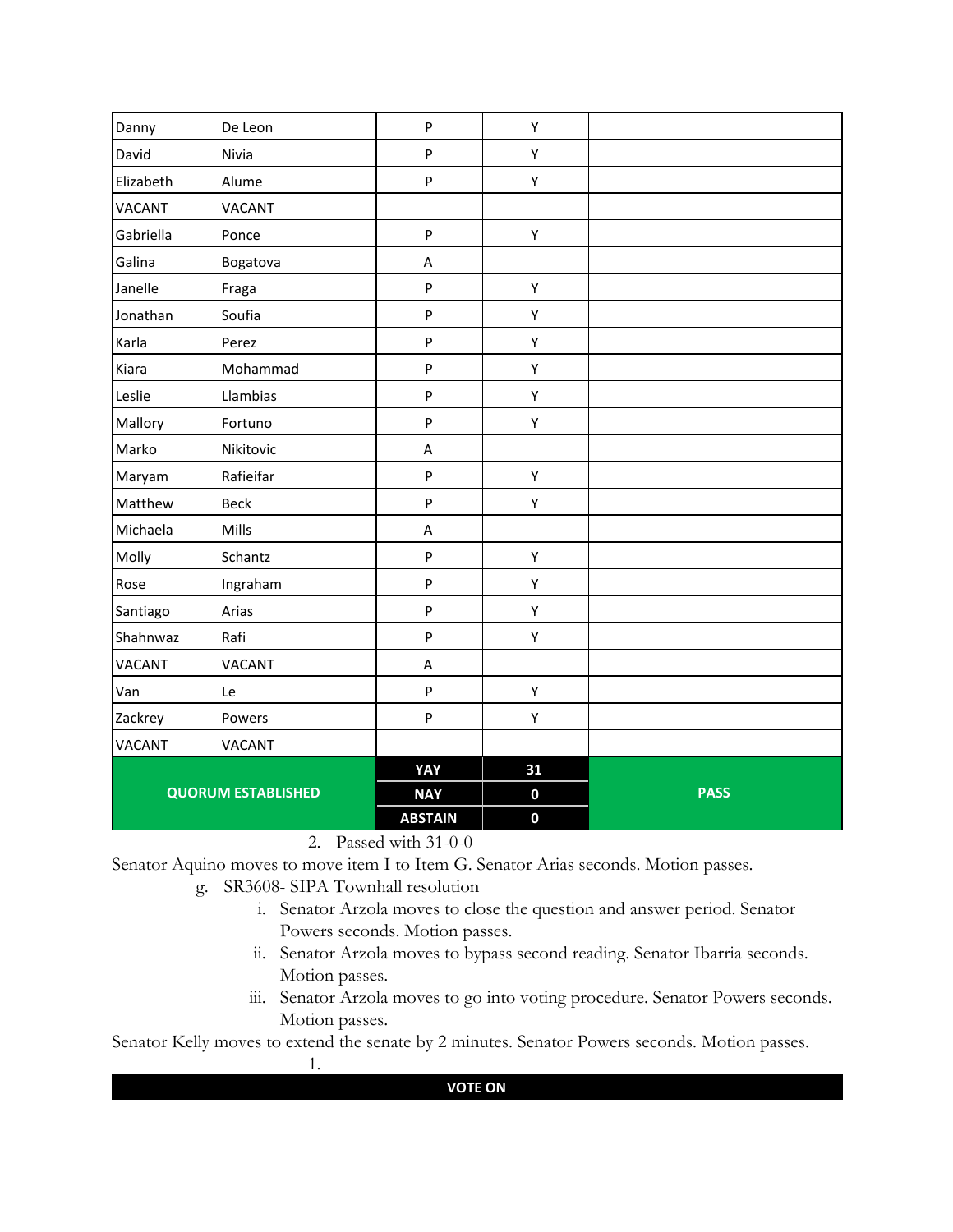| <b>First Name</b> | <b>Last Name</b> | <b>Attendance</b> | Vote | <b>REASON</b> |
|-------------------|------------------|-------------------|------|---------------|
| Alejandro         | Arzola           | P                 | Υ    |               |
| Alexandra         | Ibarria          | P                 | Υ    |               |
| Amy               | Gonzalez         | P                 | Υ    |               |
| <b>VACANT</b>     | <b>VACANT</b>    | $\mathsf A$       |      |               |
| Angel             | Algarin          | P                 | Υ    |               |
| Angelica          | Moncada          | P                 | Υ    |               |
| <b>Brandon</b>    | Aquino           | P                 | Υ    |               |
| <b>Briana</b>     | Jimenez          | P                 | Υ    |               |
| Bryan             | Gomez            | P                 | Υ    |               |
| Cameron           | Moody            | P                 | Υ    |               |
| Carolina          | Machin           | P                 | Υ    |               |
| Charles           | Kelly            | P                 | Υ    |               |
| Christian         | Perez            | P                 | Υ    |               |
| Cornelius         | Brown            | P                 | Υ    |               |
| Danny             | De Leon          | P                 | Υ    |               |
| David             | Nivia            | P                 | Υ    |               |
| Elizabeth         | Alume            | P                 | Υ    |               |
| <b>VACANT</b>     | <b>VACANT</b>    |                   |      |               |
| Gabriella         | Ponce            | P                 | Υ    |               |
| Galina            | Bogatova         | $\mathsf A$       |      |               |
| Janelle           | Fraga            | P                 | Υ    |               |
| Jonathan          | Soufia           | P                 | Υ    |               |
| Karla             | Perez            | P                 | Υ    |               |
| Kiara             | Mohammad         | P                 | Υ    |               |
| Leslie            | Llambias         | ${\sf P}$         | Υ    |               |
| Mallory           | Fortuno          | P                 | Υ    |               |
| Marko             | Nikitovic        | A                 |      |               |
| Maryam            | Rafieifar        | P                 | Υ    |               |
| Matthew           | Beck             | P                 | Υ    |               |
| Michaela          | Mills            | A                 |      |               |
| Molly             | Schantz          | P                 | Y    |               |
| Rose              | Ingraham         | P                 | Y    |               |
| Santiago          | Arias            | P                 | Y    |               |
| Shahnwaz          | Rafi             | P                 | Υ    |               |
| <b>VACANT</b>     | <b>VACANT</b>    | A                 |      |               |
| Van               | Le               | P                 | Υ    |               |